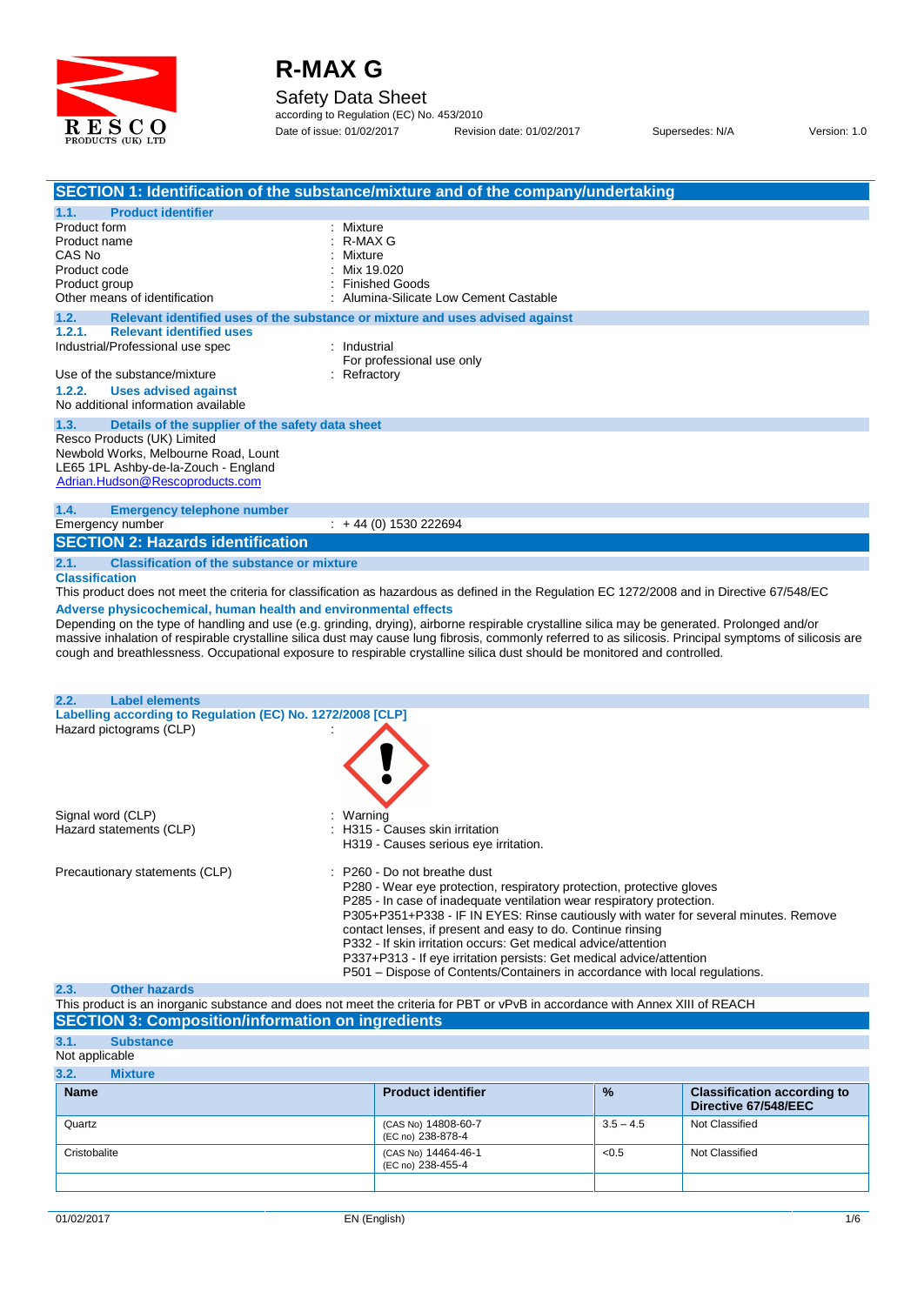### **R-MAX G** Safety Data Sheet

according to Regulation (EC) No. 453/2010

| Name                                                                                                                                             | <b>Product identifier</b>                                                                                                                                                                                                                                                   | %           | <b>Classification according to</b><br><b>Regulation (EC) No.</b><br>1272/2008 [CLP] |
|--------------------------------------------------------------------------------------------------------------------------------------------------|-----------------------------------------------------------------------------------------------------------------------------------------------------------------------------------------------------------------------------------------------------------------------------|-------------|-------------------------------------------------------------------------------------|
| Quartz                                                                                                                                           | (CAS No) 14808-60-7<br>(EC no) 238-878-4                                                                                                                                                                                                                                    | $3.5 - 4.5$ | Not Classified                                                                      |
| Cristobalite                                                                                                                                     | (CAS No) 14464-46-1<br>(EC no) 238-455-4                                                                                                                                                                                                                                    | <0.5        | Not Classified                                                                      |
| <b>SECTION 4: First aid measures</b>                                                                                                             |                                                                                                                                                                                                                                                                             |             |                                                                                     |
| <b>Description of first aid measures</b><br>4.1.                                                                                                 |                                                                                                                                                                                                                                                                             |             |                                                                                     |
| First-aid measures general                                                                                                                       | : Never give anything by mouth to an unconscious person. If you feel unwell, seek medical                                                                                                                                                                                   |             |                                                                                     |
| First-aid measures after inhalation                                                                                                              | advice (show the label where possible).<br>: Remove person to fresh air and keep comfortable for breathing. Allow victim to breathe fresh<br>air. Allow the victim to rest.                                                                                                 |             |                                                                                     |
| First-aid measures after skin contact<br>First-aid measures after eye contact                                                                    | : Wash with plenty of soap and water.<br>: IF IN EYES: Rinse cautiously with water for several minutes. Remove contact lenses, if present                                                                                                                                   |             |                                                                                     |
| First-aid measures after ingestion                                                                                                               | and easy to do. Continue rinsing. Rinse eyes with water as a precaution.<br>: Rinse mouth. Do NOT induce vomiting. Obtain emergency medical attention. Call a poison<br>centre or a doctor if you feel unwell.                                                              |             |                                                                                     |
| Most important symptoms and effects, both acute and delayed<br>4.2.                                                                              |                                                                                                                                                                                                                                                                             |             |                                                                                     |
| Symptoms/injuries after inhalation<br>Symptoms/injuries after skin contact<br>Symptoms/injuries after eye contact                                | Danger of damage to health by prolonged exposure through inhalation.<br>Causes skin irritation.<br>: Causes eye irritation.                                                                                                                                                 |             |                                                                                     |
| 4.3.<br>Indication of any immediate medical attention and special treatment needed                                                               |                                                                                                                                                                                                                                                                             |             |                                                                                     |
| No additional information available                                                                                                              |                                                                                                                                                                                                                                                                             |             |                                                                                     |
| <b>SECTION 5: Firefighting measures</b>                                                                                                          |                                                                                                                                                                                                                                                                             |             |                                                                                     |
| <b>Extinguishing media</b><br>5.1.                                                                                                               |                                                                                                                                                                                                                                                                             |             |                                                                                     |
| Suitable extinguishing media<br>Unsuitable extinguishing media                                                                                   | : Use extinguishing media appropriate for surrounding fire.<br>: No unsuitable extinguishing media known.                                                                                                                                                                   |             |                                                                                     |
| Special hazards arising from the substance or mixture<br>5.2.                                                                                    |                                                                                                                                                                                                                                                                             |             |                                                                                     |
| Fire hazard<br>Explosion hazard                                                                                                                  | : Not flammable.<br>: None.                                                                                                                                                                                                                                                 |             |                                                                                     |
| Hazardous decomposition products in case of<br>fire                                                                                              | : None.                                                                                                                                                                                                                                                                     |             |                                                                                     |
| 5.3.<br><b>Advice for firefighters</b>                                                                                                           |                                                                                                                                                                                                                                                                             |             |                                                                                     |
| Firefighting instructions                                                                                                                        | : Exercise caution when fighting any chemical fire. Prevent fire-fighting water from entering                                                                                                                                                                               |             |                                                                                     |
| Protection during firefighting                                                                                                                   | environment.<br>: Do not enter fire area without proper protective equipment, including respiratory protection. Do<br>not attempt to take action without suitable protective equipment. Self-contained breathing<br>apparatus. Complete protective clothing.                |             |                                                                                     |
| <b>SECTION 6: Accidental release measures</b>                                                                                                    |                                                                                                                                                                                                                                                                             |             |                                                                                     |
| 6.1.<br>Personal precautions, protective equipment and emergency procedures                                                                      |                                                                                                                                                                                                                                                                             |             |                                                                                     |
| 6.1.1.<br>For non-emergency personnel                                                                                                            |                                                                                                                                                                                                                                                                             |             |                                                                                     |
| <b>Emergency procedures</b>                                                                                                                      | : Do not breathe dust. Avoid airborne dust generation, wear personal protective equipment in<br>compliance with national legislation.                                                                                                                                       |             |                                                                                     |
| 6.1.2.<br><b>For emergency responders</b><br>Protective equipment                                                                                | Do not attempt to take action without suitable protective equipment. Equip clean-up crew with<br>proper protection. For further information refer to section 8: "Exposure controls/personal                                                                                 |             |                                                                                     |
|                                                                                                                                                  | protection".                                                                                                                                                                                                                                                                |             |                                                                                     |
| Emergency procedures                                                                                                                             | Ventilate area.                                                                                                                                                                                                                                                             |             |                                                                                     |
| 6.2.<br><b>Environmental precautions</b><br>Avoid release to the environment. Prevent entry to sewers and public waters.                         |                                                                                                                                                                                                                                                                             |             |                                                                                     |
| Methods and material for containment and cleaning up<br>6.3.<br>Methods for cleaning up                                                          | Avoid dry sweeping and use water spraying or vacuum cleaning systems to prevent airborne<br>$\mathbb{R}^n$<br>dust generation. Wear personal protective equipment in compliance with national legislation.                                                                  |             |                                                                                     |
| Other information                                                                                                                                | : Dispose of materials or solid residues at an authorized site.                                                                                                                                                                                                             |             |                                                                                     |
| <b>Reference to other sections</b><br>6.4.                                                                                                       |                                                                                                                                                                                                                                                                             |             |                                                                                     |
| See Heading 8. Exposure controls and personal protection. For further information refer to section 13.<br><b>SECTION 7: Handling and storage</b> |                                                                                                                                                                                                                                                                             |             |                                                                                     |
| <b>Precautions for safe handling</b><br>7.1.                                                                                                     |                                                                                                                                                                                                                                                                             |             |                                                                                     |
| Precautions for safe handling                                                                                                                    | : Ensure good ventilation of the work station. Wear personal protective equipment. Do not handle<br>until all safety precautions have been read and understood. Avoid raising dust. Avoid contact                                                                           |             |                                                                                     |
| Hygiene measures                                                                                                                                 | with skin and eyes. Do not breathe dust.<br>: Wash hands and other exposed areas with mild soap and water before eating, drinking or<br>smoking and when leaving work. Do not eat, drink or smoke when using this product. Always<br>wash hands after handling the product. |             |                                                                                     |
| 7.2.<br>Conditions for safe storage, including any incompatibilities                                                                             |                                                                                                                                                                                                                                                                             |             |                                                                                     |
| Storage conditions<br>Incompatible products<br>Incompatible materials                                                                            | Store this product in a dry location where it can be protected from the elements.<br>Strong bases. Strong acids.<br>Strong acids, bases.                                                                                                                                    |             |                                                                                     |
|                                                                                                                                                  |                                                                                                                                                                                                                                                                             |             |                                                                                     |
| 01/02/2017                                                                                                                                       | EN (English)                                                                                                                                                                                                                                                                |             | 2/6                                                                                 |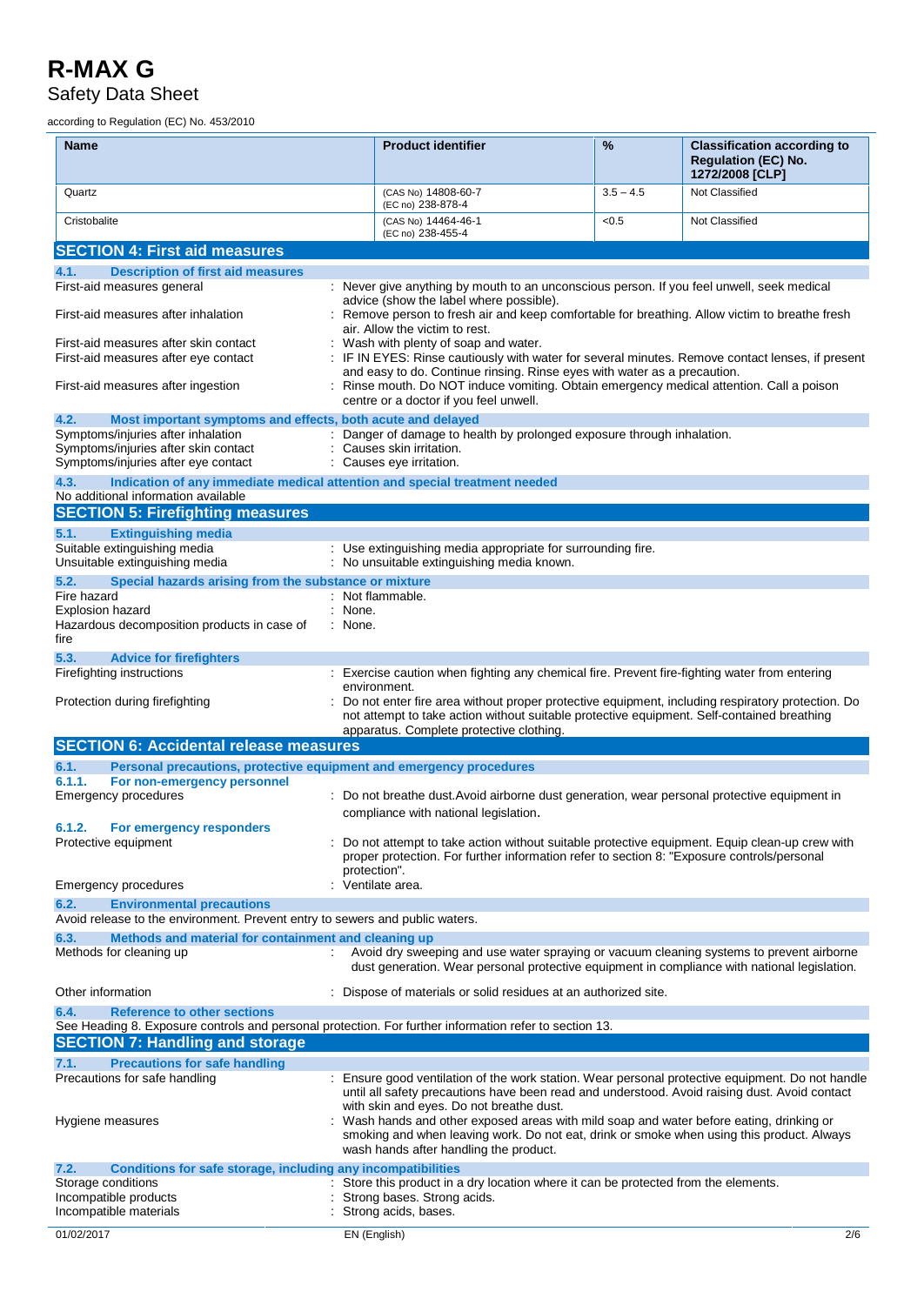Safety Data Sheet

according to Regulation (EC) No. 453/2010

### **7.3. Specific end use(s)**

If you require advice on specific uses, please contact your supplier or check the Good Practice Guide referred to in section 16.

| <b>SECTION 8: Exposure controls/personal protection</b> |                                      |                                          |  |
|---------------------------------------------------------|--------------------------------------|------------------------------------------|--|
| 8.1.<br><b>Control parameters</b>                       |                                      |                                          |  |
| Quartz (14808-60-7)                                     |                                      |                                          |  |
| Belgium                                                 | Limit value $(mg/m3)$                | $0.1 \,\mathrm{mg/m^3}$                  |  |
| France                                                  | $VME$ (mg/m <sup>3</sup> )           | 0.1A                                     |  |
| Sweden                                                  | AFS 2011:18 LLV (mg/m <sup>3</sup> ) | mg/m <sup>3</sup> respirable dust<br>0.1 |  |
| Norway                                                  | Limit value $(mg/m3)$                | $0.1$ mg/m <sup>3</sup>                  |  |
| United Kingdom                                          | WEL TWA (mg/m <sup>3</sup> )         | 0.1R                                     |  |
| Germany                                                 | MAK OEL (mg/m <sup>3</sup> )         | Note $(1)$                               |  |
| Italy                                                   | ACGIH TLV (mg/m <sup>3</sup> )       | $0.05$ mg/m <sup>3</sup>                 |  |
| Spain                                                   | ITC Limit Value (mg/m <sup>3</sup> ) | $0.1 \,\mathrm{mg/m^3}$                  |  |
| <b>Cristobalite (14464-46-1)</b>                        |                                      |                                          |  |
| Belgium                                                 | Limit value $(mg/m3)$                | $0.05$ mg/m <sup>3</sup>                 |  |
| France                                                  | $VME$ (mg/m <sup>3</sup> )           | 0.05A                                    |  |
| Sweden                                                  | AFS 2011:18 LLV (mg/m <sup>3</sup> ) | $0.05$ mg/m <sup>3</sup> respirable dust |  |
| Norway                                                  | Limit value $(mg/m3)$                | $0.05$ mg/m <sup>3</sup>                 |  |
| United Kingdom                                          | WEL TWA (mg/m <sup>3</sup> )         | 0.1R                                     |  |
| Germany                                                 | MAK OEL (mg/m <sup>3</sup> )         | Note $(1)$                               |  |
| Italy                                                   | ACGIH TLV (mg/m <sup>3</sup> )       | $0.05$ mg/m <sup>3</sup>                 |  |
| Spain                                                   | ITC Limit Value (mg/m <sup>3</sup> ) | $0.05 \text{ mg/m}^3$                    |  |

Note (1): Germany has no OEL for quartz. Employers are obliged to minimize exposure as much as possible, and to follow certain protective measures.

**8.2. Exposure controls**

Appropriate engineering controls : Ensure good ventilation of the work station.

Personal protective equipment : Pictogram(s) indicating the obligation of wearing personal protective equipment (PPE).



| : Wear protective gloves<br>: Chemical goggles or safety glasses.<br>: Wear suitable protective clothing<br>: Wear appropriate mask<br>: Avoid release to the environment.<br>: Do not eat, drink or smoke during use. Avoid Generation of dust when cutting / grinding<br>installed product. |
|-----------------------------------------------------------------------------------------------------------------------------------------------------------------------------------------------------------------------------------------------------------------------------------------------|
| <b>OF OTIONIA IN INSTRUMENT OF A STATE OF A STATE OF A STATE OF A STATE OF A STATE OF A STATE OF A STATE OF A ST</b>                                                                                                                                                                          |
|                                                                                                                                                                                                                                                                                               |

#### **SECTION 9: Physical and chemical properties 9.1. Information on basic physical and chemical properties**

| 9.1.<br>Information on basic physical and chemical properties<br>Physical state | : Solid                           |     |
|---------------------------------------------------------------------------------|-----------------------------------|-----|
| Appearance<br>Colour                                                            | Granular mixture.<br>: Grey.      |     |
| Odour                                                                           | : Earthy Odor.                    |     |
| Odour threshold                                                                 | : Not applicable                  |     |
| рH                                                                              | : No data available               |     |
| Relative evaporation rate (butylacetate=1)                                      | : Not applicable                  |     |
| Relative evaporation rate (ether=1)<br>Melting point                            | : Not applicable<br>: $> 1650 °C$ |     |
| Freezing point                                                                  | $:$ Not applicable                |     |
| Boiling point                                                                   | : Not applicable                  |     |
| Flash point                                                                     | : Not applicable                  |     |
| Critical temperature<br>Auto-ignition temperature                               | Not applicable<br>Not applicable  |     |
| Decomposition temperature                                                       | : No data available               |     |
| Flammability (solid, gas)                                                       | None<br>Non flammable             |     |
| Vapour pressure                                                                 | : Not Applicable                  |     |
| Vapour pressure at 50 °C<br>Critical pressure                                   | Not Applicable<br>Not applicable  |     |
| 01/02/2017                                                                      | EN (English)                      | 3/6 |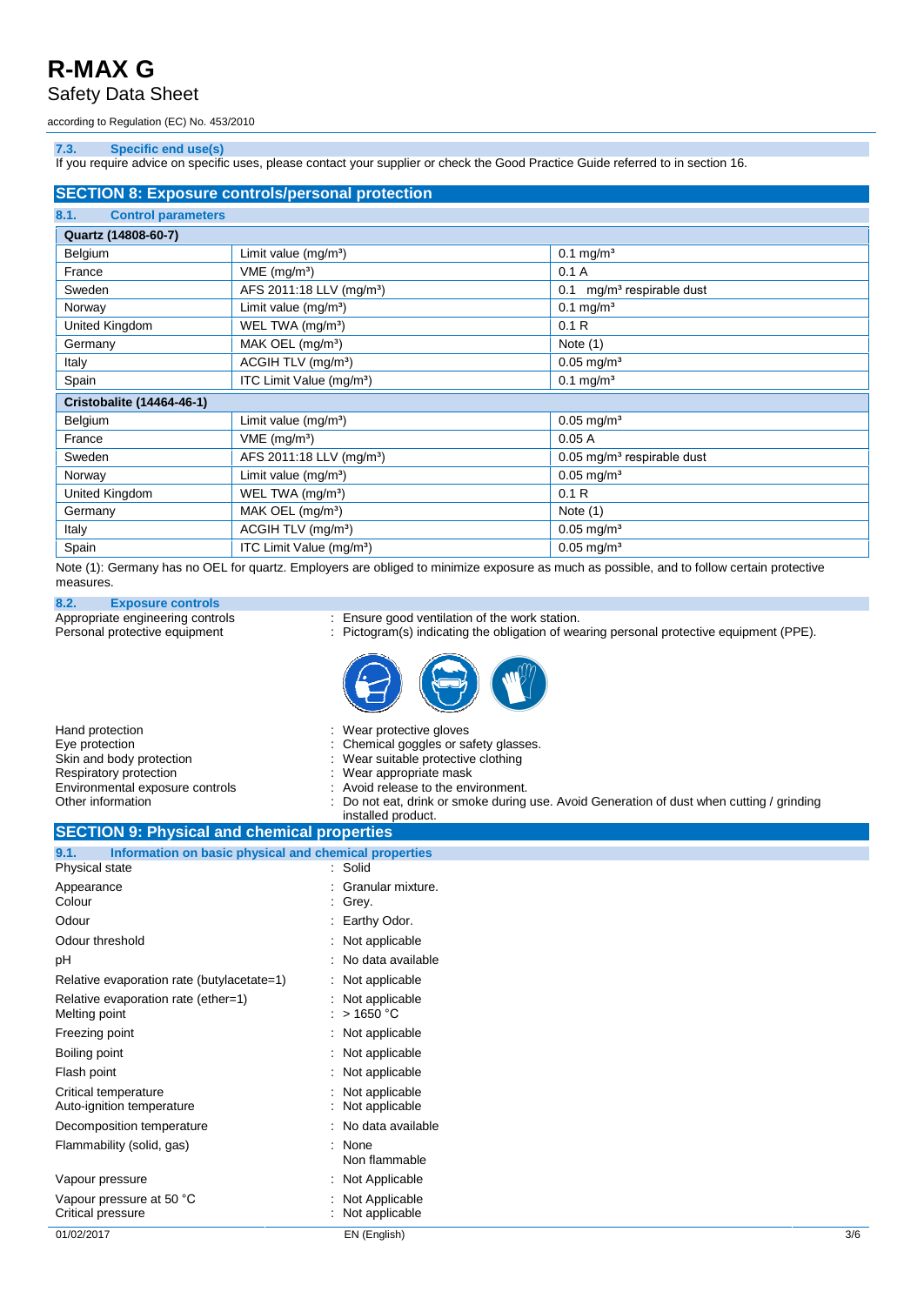Safety Data Sheet

| according to Regulation (EC) No. 453/2010 |                                |  |  |
|-------------------------------------------|--------------------------------|--|--|
| Relative vapour density at 20 °C          | $\therefore$ No data available |  |  |
| Relative density                          | : No data available            |  |  |
| Solubility                                | : Water: Slight                |  |  |
| Log Pow                                   | : No data available            |  |  |
| Viscosity, kinematic                      | : Not applicable               |  |  |
| Viscosity, dynamic                        | : Not Applicable               |  |  |
| Explosive properties                      | : No data available            |  |  |
| Oxidising properties                      | : No data available            |  |  |
| <b>Explosive limits</b>                   | : Not applicable               |  |  |

#### **9.2. Other information** No additional information available

| <b>SECTION 10: Stability and reactivity</b>                  |                                                                                     |
|--------------------------------------------------------------|-------------------------------------------------------------------------------------|
| 10.1.<br><b>Reactivity</b>                                   |                                                                                     |
| Hydraulic setting.                                           |                                                                                     |
| 10.2.<br><b>Chemical stability</b>                           |                                                                                     |
| Not established.                                             |                                                                                     |
| <b>Possibility of hazardous reactions</b><br>10.3.           |                                                                                     |
| Not established.                                             |                                                                                     |
| <b>Conditions to avoid</b><br>10.4.                          |                                                                                     |
| Avoid dust formation.<br>10.5.                               |                                                                                     |
| <b>Incompatible materials</b><br>Strong acids. Strong bases. |                                                                                     |
| <b>Hazardous decomposition products</b><br>10.6.             |                                                                                     |
| None.                                                        |                                                                                     |
| <b>SECTION 11: Toxicological information</b>                 |                                                                                     |
| 11.1.<br>Information on toxicological effects                |                                                                                     |
| Acute toxicity                                               | : Not classified (Based on available data, the classification criteria are not met) |
| Skin corrosion/irritation                                    | : Not classified (Based on available data, the classification criteria are not met) |
| Serious eye damage/irritation                                | : Not classified (Based on available data, the classification criteria are not met) |
| Respiratory or skin sensitisation                            | : Not classified (Based on available data, the classification criteria are not met) |
| Germ cell mutagenicity                                       | : Not classified (Based on available data, the classification criteria are not met) |
| Carcinogenicity                                              | : Not classified (Based on available data, the classification criteria are not met) |
| Reproductive toxicity                                        | : Not classified (Based on available data, the classification criteria are not met) |
| Specific target organ toxicity (single exposure)             | : Not classified (Based on available data, the classification criteria are not met) |
| Specific target organ toxicity (repeated<br>. \              | : Not classified (Based on available data, the classification criteria are not met) |

| exposure)                                              |                                                                                     |
|--------------------------------------------------------|-------------------------------------------------------------------------------------|
| Aspiration hazard                                      | : Not classified (Based on available data, the classification criteria are not met) |
| Potential adverse human health effects and<br>symptoms | : Not classified (Based on available data, the classification criteria are not met) |

| <b>SECTION 12: Ecological information</b>     |                                                                                                                           |
|-----------------------------------------------|---------------------------------------------------------------------------------------------------------------------------|
| 12.1.<br><b>Toxicity</b>                      |                                                                                                                           |
| Ecology - general                             | : The product is not considered harmful to aquatic organisms or to cause long-term adverse<br>effects in the environment. |
| 12.2.<br><b>Persistence and degradability</b> |                                                                                                                           |
| <b>R-MAX G (Mixture)</b>                      |                                                                                                                           |
| Persistence and degradability                 | Not established.                                                                                                          |
| Quartz (14808-60-7)                           |                                                                                                                           |
| Persistence and degradability                 | Biodegradability: not applicable.                                                                                         |
| Biochemical oxygen demand (BOD)               | Not applicable                                                                                                            |
| Chemical oxygen demand (COD)                  | Not applicable                                                                                                            |
| <b>ThOD</b>                                   | Not applicable                                                                                                            |
| BOD (% of ThOD)                               | Not applicable                                                                                                            |
| Cristobalite (14464-46-1)                     |                                                                                                                           |
| Persistence and degradability                 | Biodegradability: not applicable.                                                                                         |
| Biochemical oxygen demand (BOD)               | Not applicable                                                                                                            |
| Chemical oxygen demand (COD)                  | Not applicable                                                                                                            |
| <b>ThOD</b>                                   | Not applicable                                                                                                            |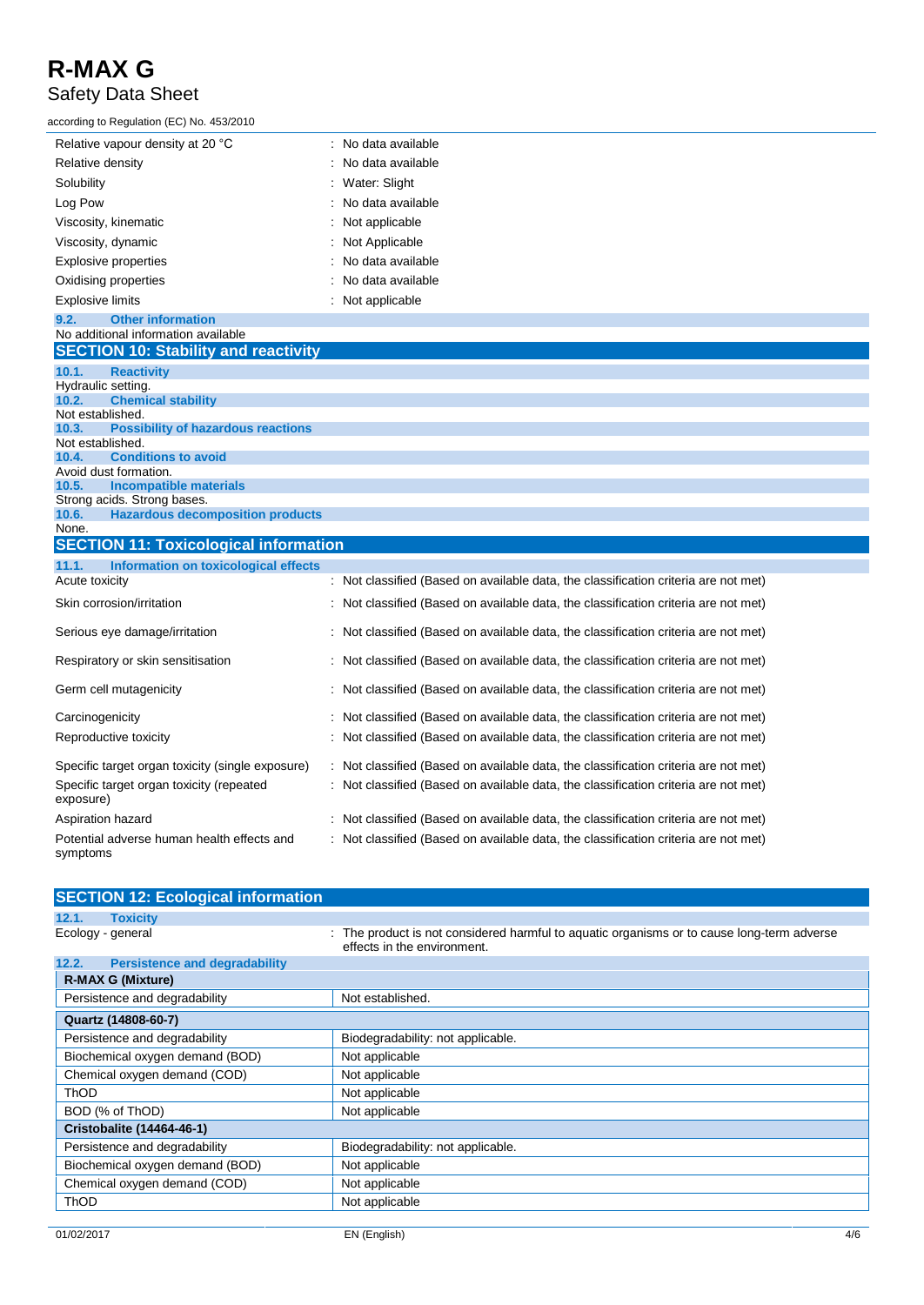Safety Data Sheet

according to Regulation (EC) No. 453/2010

| Quartz (14808-60-7)                                                                       |                                                                                                              |  |
|-------------------------------------------------------------------------------------------|--------------------------------------------------------------------------------------------------------------|--|
| BOD (% of ThOD)                                                                           | Not applicable                                                                                               |  |
| <b>Bioaccumulative potential</b><br>12.3.                                                 |                                                                                                              |  |
| <b>R-MAX G (Mixture)</b>                                                                  |                                                                                                              |  |
| Bioaccumulative potential                                                                 | Not established.                                                                                             |  |
| Quartz (14808-60-7)                                                                       |                                                                                                              |  |
| Log Pow                                                                                   | Not applicable                                                                                               |  |
| Bioaccumulative potential                                                                 | No bioaccumulation data available.                                                                           |  |
| <b>Cristobalite (14464-46-1)</b>                                                          |                                                                                                              |  |
| Log Pow                                                                                   | Not applicable                                                                                               |  |
| Bioaccumulative potential                                                                 | No bioaccumulation data available.                                                                           |  |
| 12.4.<br><b>Mobility in soil</b>                                                          |                                                                                                              |  |
| No additional information available                                                       |                                                                                                              |  |
| 12.5.<br><b>Results of PBT and vPvB assessment</b><br>No additional information available |                                                                                                              |  |
| <b>Other adverse effects</b><br>12.6.                                                     |                                                                                                              |  |
| Additional information                                                                    | : Avoid release to the environment                                                                           |  |
| <b>SECTION 13: Disposal considerations</b>                                                |                                                                                                              |  |
| 13.1.<br><b>Waste treatment methods</b>                                                   |                                                                                                              |  |
| Waste disposal recommendations<br>Ecology - waste materials                               | Dispose in a safe manner in accordance with local/national regulations.<br>Avoid release to the environment. |  |
| <b>SECTION 14: Transport information</b>                                                  |                                                                                                              |  |
| In accordance with ADR / RID / IMDG / IATA / ADN                                          |                                                                                                              |  |
| <b>UN number</b><br>14.1.<br>Not regulated for transport                                  |                                                                                                              |  |
| 14.2.<br><b>UN proper shipping name</b>                                                   |                                                                                                              |  |
| Proper Shipping Name (ADR)                                                                | Not applicable                                                                                               |  |
| Proper Shipping Name (IMDG)                                                               | Not applicable                                                                                               |  |
| Proper Shipping Name (IATA)<br>Proper Shipping Name (ADN)                                 | Not applicable<br>Not applicable                                                                             |  |
| Proper Shipping Name (RID)                                                                | Not applicable                                                                                               |  |
| 14.3.<br><b>Transport hazard class(es)</b>                                                |                                                                                                              |  |
| ADR                                                                                       |                                                                                                              |  |
| Transport hazard class(es) (ADR)<br><b>IMDG</b>                                           | : Not applicable                                                                                             |  |
| Transport hazard class(es) (IMDG)<br>IATA                                                 | Not applicable                                                                                               |  |
| Transport hazard class(es) (IATA)<br>ADN                                                  | : Not applicable                                                                                             |  |
| Transport hazard class(es) (ADN)<br>RID                                                   | Not applicable                                                                                               |  |
| Transport hazard class(es) (RID)                                                          | : Not applicable                                                                                             |  |
| 14.4. Packing group                                                                       |                                                                                                              |  |
| Packing group (ADR)                                                                       | Not applicable                                                                                               |  |
| Packing group (IMDG)                                                                      | Not applicable                                                                                               |  |
| Packing group (IATA)<br>Packing group (ADN)                                               | Not applicable<br>Not applicable                                                                             |  |
| Packing group (RID)                                                                       | Not applicable                                                                                               |  |
| 14.5.<br><b>Environmental hazards</b>                                                     |                                                                                                              |  |
| Dangerous for the environment                                                             | : No                                                                                                         |  |
| Marine pollutant<br>Other information                                                     | : No<br>No supplementary information available                                                               |  |
| <b>Special precautions for user</b><br>14.6.                                              |                                                                                                              |  |
| 14.6.1.<br><b>Overland transport</b>                                                      |                                                                                                              |  |
| 14.6.2.<br><b>Transport by sea</b>                                                        |                                                                                                              |  |
| 14.6.3.<br><b>Air transport</b><br>14.6.4.<br><b>Inland waterway transport</b>            |                                                                                                              |  |
| Not subject to ADN                                                                        | : No                                                                                                         |  |
| 14.6.5. Rail transport                                                                    |                                                                                                              |  |
| Carriage prohibited (RID)                                                                 | : No                                                                                                         |  |
| 14.7.<br>Transport in bulk according to Annex II of MARPOL 73/78 and the IBC Code         |                                                                                                              |  |
| Not applicable<br><b>SECTION 15: Regulatory information</b>                               |                                                                                                              |  |
| 15.1.                                                                                     | Safety, health and environmental regulations/legislation specific for the substance or mixture               |  |
| 15.1.1.<br><b>EU-Regulations</b><br>Contains no substances with Annex XVII restrictions   |                                                                                                              |  |
| R-MAX G is not on the REACH Candidate List                                                |                                                                                                              |  |

Contains no substance on the REACH candidate list